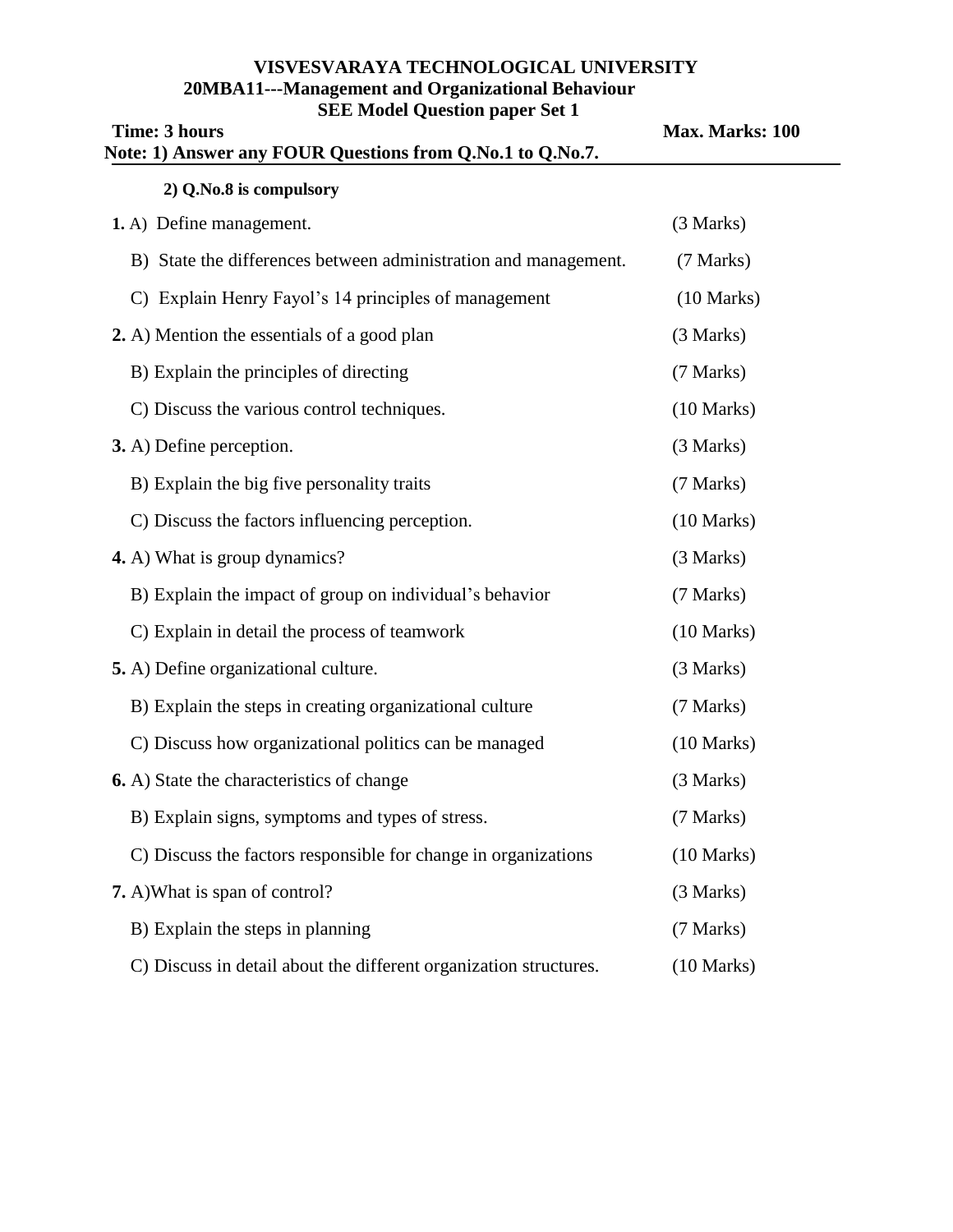# **8. Case Study (Compulsory)**

Super Engineering Company was a multi-locational light engineering company. It has manufacturing facilities at Hyderabad, Pondicherry and Indore. The company adopted budgetary system with main emphasis on production and expenses budgets. The budget targets used to be set on the basis of analysis of production facilities and production operations. While two units located at Hyderabad and Pondicherry were working properly and were able to meet their budget targets, Indore unit was not able to do so.

Mr. Manohar was transferred to Indore unit as plant manager. He joined the company about eight years back as engineer trainee and became the assistant plant manager at Hyderabad unit, the biggest of the three units. Manohar was very ambitious and a little bit autocratic. He believed in the exercise of authority and control to carry out his instructions. He was high achiever and believed in getting things done. He got quick promotions in the company.

Immediately after joining at Indore unit as plant manager, Manohar made preliminary study of the plant and issued instructions to all departments to reduce their expenses by five per cent. A fortnight later, he instructed the departments to increase production by ten per cent. He also instructed all supervisors to strictly adhere to budgets. He introduced several new reports and watched the operations very closely. He suspended two supervisors the second month for not meeting the budget targets. Subsequently two supervisors left the plant. With all his efforts, the unit was very much on the right track and within six months exceeded the new budgeted figures by eight per cent. On setting the plant right, he was called back at Hyderabad, the productivity at Indore unit fell below the earlier level land the budget was again in trouble.

# Questions

- (a) Analyze the type of organizational climate created by Manohar at Indore unit? (10 Marks)
- (b) Why was there a drop in productivity at the unit after Manohar left it? (10Marks)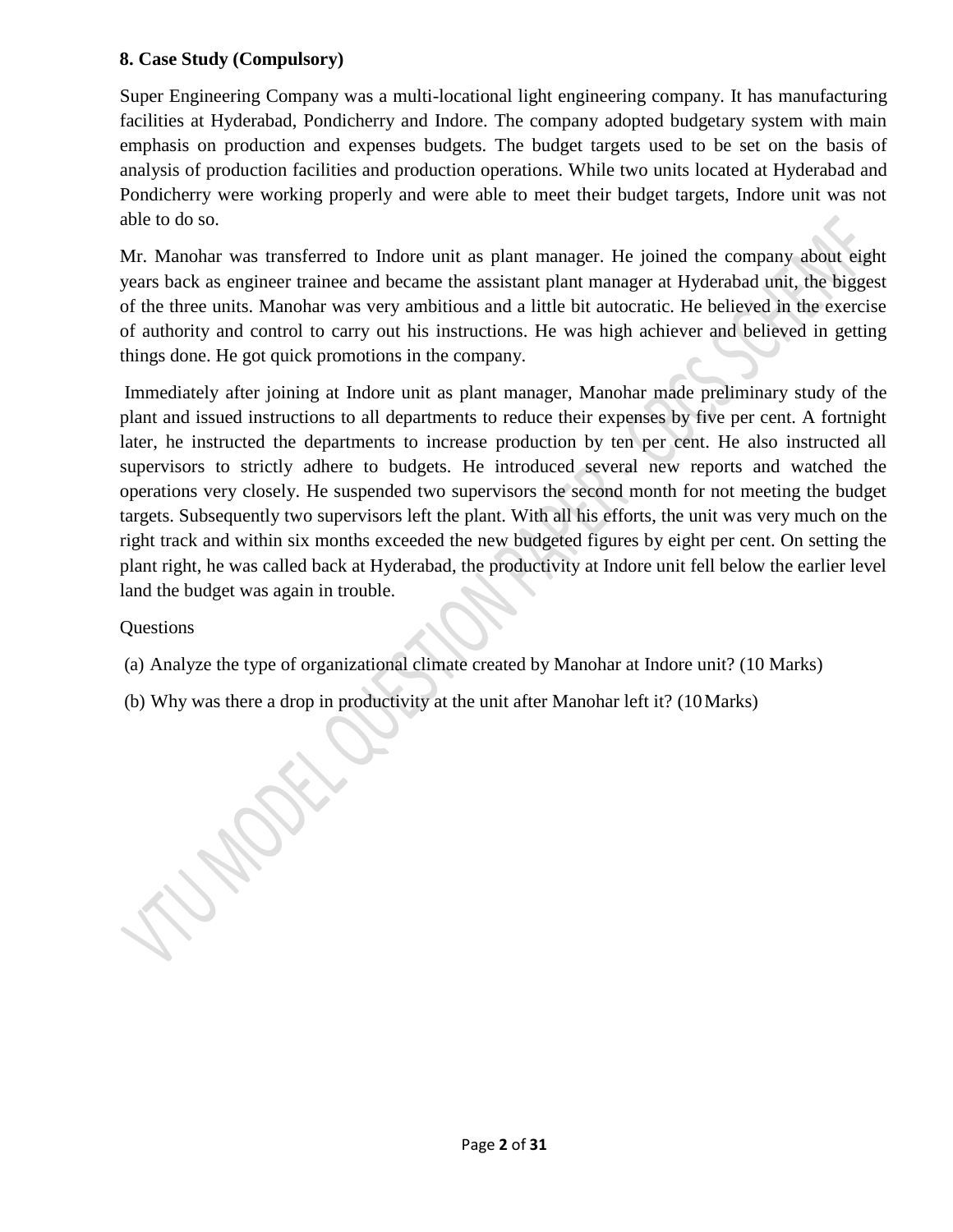# **First Semester MBA Degree Examination Management & Organization Behaviour**

**Time: 3 hrs Max Marks: 100** 

## **SEE Model Question paper Set 2**

**Note:** *(1) Answer any FOUR full questions from Q.No 1 to 7 (2) Q.No 8 is Compulsory*

| 1. A). What are the levels of management?                                               | $(3 \text{ marks})$               |
|-----------------------------------------------------------------------------------------|-----------------------------------|
| B). Discuss the scope of management<br>C). What are the skills required by the manager? | (7 marks)<br>$(10 \text{ marks})$ |
| 2. A) What is departmentation?                                                          | $(3 \text{ marks})$               |
| B) Explain the difficulties in decision making                                          | (7 marks)                         |
| C) Explain the steps in the controlling process                                         | 10 marks)                         |
| 3. A) Define personality                                                                | (3 marks)                         |
| B) Discuss Myers-Briggs Type indicator                                                  | (7 marks)                         |
| C) Explain McGregor's Theory X and Theory Y                                             | $(10 \text{ marks})$              |
| 4. A) What is a group? State its characteristics.                                       | (3 marks)                         |
| B) Explain the classification of groups.                                                | (7 marks)                         |
| C) Explain types of teams and the reasons for team failure                              | $(10 \text{ marks})$              |
| 5. A) Which are different sources of power for individuals?                             | (3 marks)                         |
| B. Define Organizational Culture. Discuss Strong versus Weak Culture                    | (7 marks)                         |
| C. Explain the different types, levels and dimensions of organizational culture.        | $(10 \text{ marks})$              |
| 6. A. Which are different sources of power for individuals?                             | (3 marks)                         |
| B. Define stress. Explain the relation between stress and performance                   | (7 marks)                         |
| C. Explain in detail the forces responsible for change in organizations.                | $(10 \text{ marks})$              |
| 7. A. State the skills required by the manager?                                         | (3 marks)                         |
| B. Explain the functions of management.                                                 | (7 marks)                         |
| C. Discuss about the evolution of management                                            | $(10 \text{ marks})$              |
|                                                                                         |                                   |

2.

3. Paramount Enterprises Limited was formed in 1985 as a result of amalgamation of Paramount Sales Limited and Sigma Industries Limited. Paramount Sales was promoted by S. Srinivas in 1978 to